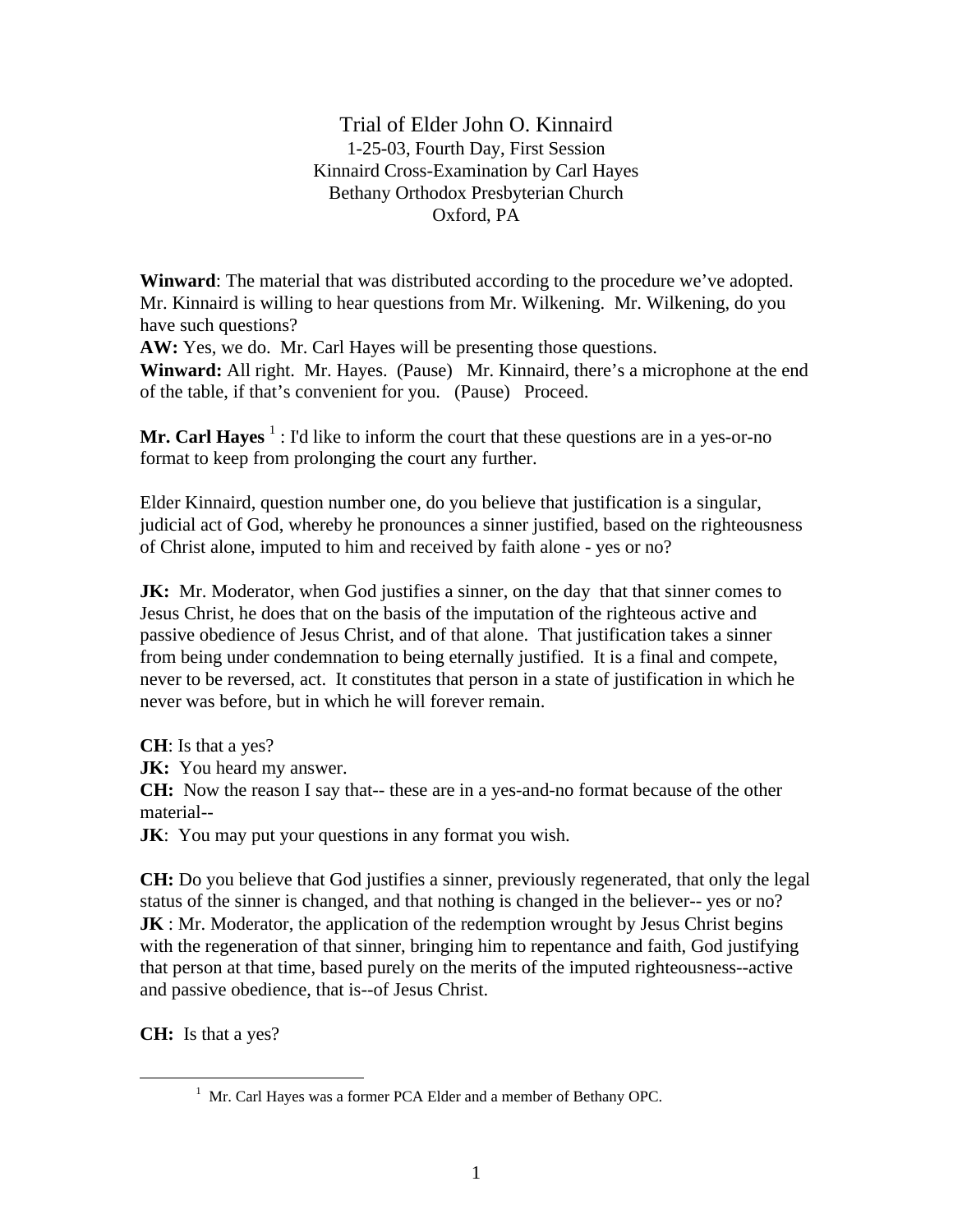**JK:** That's my answer to your question.

**CH:** May I ask the court to direct the accused to answer the questions in the format that they're presented, because that was just a repetition of the reply given to the previous question?

**Winward:** If when it is possible and expedient to answer with a yes or no, I would direct Mr. Kinnaird to answer that way, but the Moderator is going to give Mr. Kinnaird liberty to answer as he sees fit.

**CH**: Question ...

**Mike Obel**: May I ask a question of Mr. Hayes?

**CH:** Yes.

**MO** : Do your questions basically have to do with what Elder Kinnaird thinks today? Is this ... are we exploring what he believes right now?

**CH**: The questions are directed toward his theological statements, the charge, and the specifications ...

**MO:** O. K.

**CH:** As they are written ...

**MO**: O.K. I guess I'm asking because **Y** yes, that's fine.

**CH** : I'm assuming that when I say, do you believe, that he would write nothing in his theological statements that he didn't believe.

[to Mr. Kinnaird] Do you believe that in God's judicial act of justifying a sinner *all* guilt associate with original sin and actual sin is expiated, along with all punishment due--yes or no?

**JK**: When God justifies a man, on that initial day of his Christian life, he declares him righteous on the basis of the imputation of the work of Jesus Christ. That absolution from guilt goes beyond what your question asks because it includes his actual sin and his original sin, as you stated. It also includes the imputed quilt of the sin of Adam, which you did not include in your question.

**CH** : The question says, *all* guilt associated with original sin and actual sin. That's comprehensive--*all*.

**JK**: I believe there is a third category: the imputed guilt of Adam's sin. But that may be a matter to be defined. I want to make clear that you understand it's included. If you understand it's included, we're in agreement.

**CH**: Do you believe that when God justifies a sinner he treats him as if he were proven innocent, treats him as if he had never sinned, and treats him as if he had perfectly kept the law--yes or no?

**JK:** He imputes the righteous active and passive obedience of Jesus Christ to the sinner. He imputes to Christ the sin of the sinner--all aspects of the sin--which have been atoned for on the cross. Hence, the man stands as justified before God, and once justified before God, God treats him as justified.

**CH:** Question number six: Do you believe that when God's Word in Galatians 2:16 says that, "sinners are justified by faith in Christ and not by works, because by works of the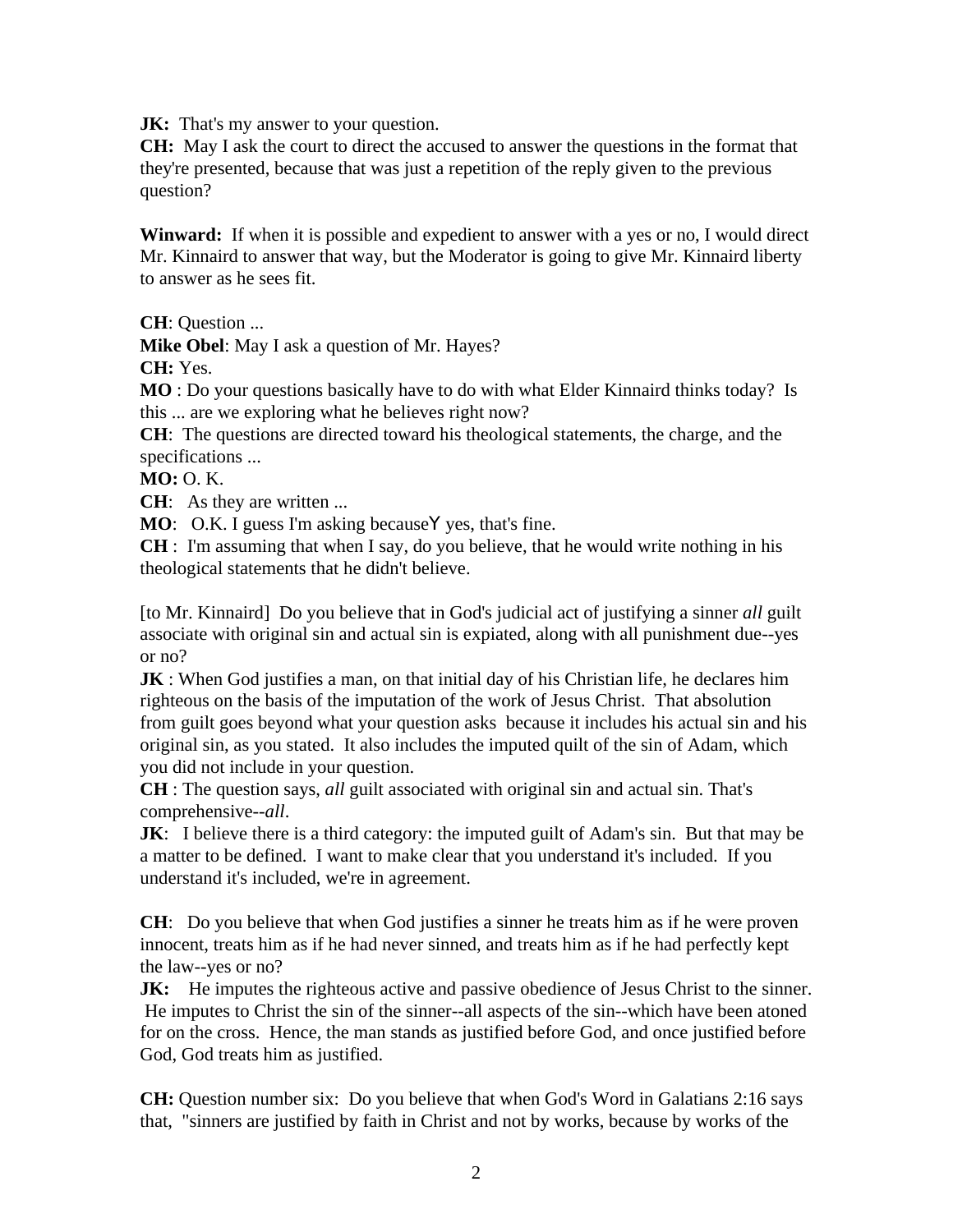law no one shall be justified," that *all* works--that is, law-keeping of any kind--is excluded for justification.

**JK**: That's a simple yes.

**CH:** Do you believe that James 2:24, which says, "You see that a man is justified by works, and not by faith alone," is speaking of justification in the same sense as Galatians 2:16; that is, in a legal or forensic way?

**JK:** Yes, but not at the same justification. But it is not, again, making his works the *basis* of his justification.

**CH**: So, you're saying that it is a legal, forensic justification - the same as Galatians 2:16. **JK:** You have to understand, Carl, that the justification that a sinner receives on the day of his initial coming to Jesus Christ is both declarative and constitutive. By constitutive, I'm saying it moves him from being under condemnation to being justified. He now remains justified throughout eternity. The justification that occurs on the last day is only declarative. God declares in accordance with what he had earlier declared and constituted.

**CH:** O.K. Question number eight: Do you believe that the principle of justification by faith and the principle of justification by obedience to the law are diametrically opposed to each other?

**JK:** Yes, but leave me qualify that. There is no principle of justification by obedience to the law. It never *was* possible that any man, since Adam, could be justified by obedience to the law.

**CH:** That's the principle I'm talking about....Adam could have.

**JK:** I'm saying it's not a diametrically opposed principle, I'm saying it's a principle that could not be. Man could *never* justify himself by obedience to the law.

**CH:** You're saying that he could not be justified in the covenant of works by obedience to the law?

**JK:** I'm saying ... you're asking a different question at that point--you're asking about Adam.

**CH:** Let me clarify....

**JK:** You'll notice I said "after Adam."

**CH**: O.K.

**JK:** One after Adam becomes sinful. One after Adam commits sins. From the moment that Adam sinned, neither he nor any other person could be justified by obedience to the law.

**CH:** That's the point I'm trying to make--since the Fall.

**JK:** It's more than just diametrically opposed. It couldn't happen. There are people who teach that it could happen during the Old Testament period. It could not happen.

**CH** : O.K. Question number nine: Do you believe that James 2:24 is saying that works are necessary along with faith as the basis or ground for justification--yes or no?

**JK:** Works are the product of faith.

**CH** : Is that it?

**JK**: That's clear. Works are the product of faith.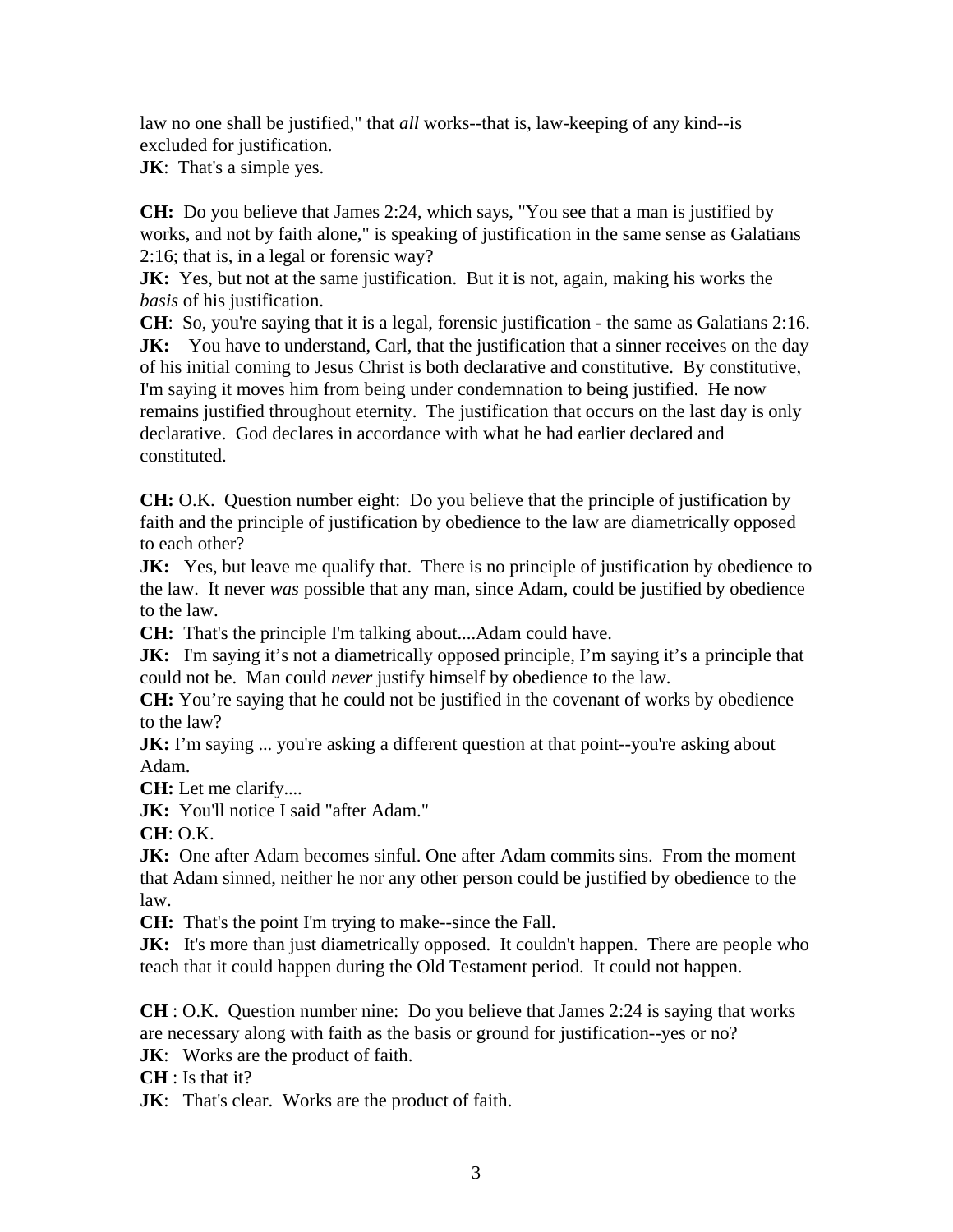**CH:** O.K. Question number ten: Do you believe that James 2:24 is using the term "justified" in a demonstrative sense, rather than a declarative sense; that is, demonstrating that faith professed is not counterfeit, but true, saving faith?

**JK:** James 2:24 is using the word in a forensic, declarative sense that is not constitutive.

**CH**: Well, I won't get into a theological debate, but that's not possible, when we consider that we're justified by the righteousness of Christ alone, and that constitutes us righteous in God's court.

**JK:** I think one of the problems is that people are using their own concept of what's logically possible, and superimposing it on the Scripture. The Scripture clearly teaches exactly what James 2:24 teaches. That is part of Scripture. And if you don't like it, that's too bad. That's what Scripture teaches.

**CH:** So, you're saying it's a declarative justification--it's legal and forensic--that we're justified by works, and not by faith alone.

**JK:** I said it is declarative. It's in the sense of being in accordance with our works. It is not constitutive. There will be a Last Judgment, and God will judge people *in accord with* what they have done. They will not be justified on the *basis* of what they have done, but they will be justified when God declares that which He has

[End of tape one, side 1] [Start of tape one, side 2 - beginning in mid-sentence]

.... done in their lives.

**CH:** O. K. Question number eleven. Do you believe that the work of the Holy Spirit in us, that is sanctifying us, contributes nothing to our justification, but is only the fruit and evidence that we have been regenerated and justified, yes or no?

**JK:** Again, you pose a dilemma that's not Scriptural. Therefore, I cannot answer yes or no. The gift of the Holy Spirit, Whose work begins at regeneration, brings us to repentance and faith, takes us through the process of sanctification, and glorification. *That* work changes our basic character. It is restorative work. Justification is a redemptive work. Would you read your question again, please?

**CH:** Sure. Do you believe that the work of the Holy Spirit in us, that is, sanctifying us, contributes *nothing* to our justification, but is only the fruit and evidence that we have been regenerated and justified--

**JK**: Yeah, there's the problem with your question. The work of the Holy Spirit contributes nothing to our justification other than in the sense that it is the Holy Spirit that brings us to redemption, repentance, and faith. But to say that that work of the Holy Spirit is only--would you continue with the last part of your question?

**CH**: Ythe fruit and evidence that we have been regenerated and justified? Of course, this is in a ...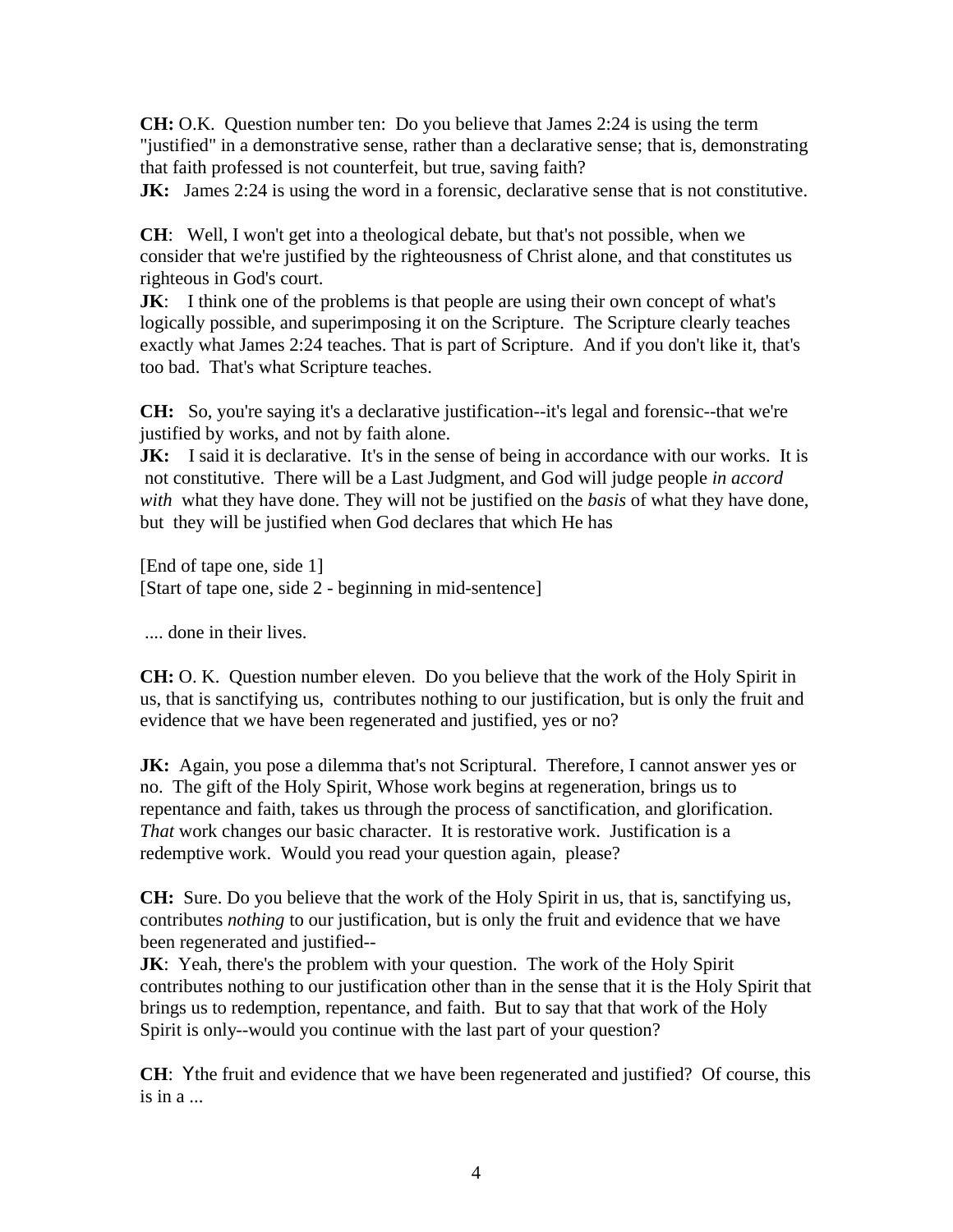**JK:** There's where your problem is. It's not just fruit and evidence. It is part and parcel of the process of salvation, of the benefits of salvation. It is a gift from God that delivers his people from the power of sin.

**CH:** O.K. The question is only ...

**JK:** It's part of ... >Those who hunger and thirst after righteousness, for they shall be filled.' That's part of the salvation package. That's not just something little added on at the end. That's part and parcel of the Gospel and of the salvation process.

**CH:** Yeah, I'm not saying that--

**JK:** I *am* saying that.

**CH** : I'm not saying that sanctification is insignificant. I'm only talking about the work of the Holy Spirit in us--

**JK:** It's not merely evidence that you have been justified. It stands alongside justification as part of what God does. He both justifies us and He restores us. Two equally important--distinct, but equally important--parts of the salvation that God provides to his people.

**CH**: O.K. Twelve. Do you believe that the good works produced during sanctification contribute *nothing* toward our justification in this life or on Judgment Day? **JK**: The good works are not ... the good works of a Christian-first of all, they're imperfect - you have to realize that, even though they are good, but they're not perfect- they are but what man *owes* God. They are not any part or parcel of atonement or redemptive or justification from our past sins. They merit *nothing*. They are but our service to God, but they are the *inevitable* fruit of salvation.

**CH**: That's basically what I said in the previous question, "the fruit and evidence of" which is the good works produced during sanctification ...

**JK** : I didn't say the fruit and evidence of justification. I said they are the fruit of *salvation*. They're not a lesser gift. They sit ... the gift of sanctification is not a lesser gift than the gift of justification. The gift of sanctification and the gift of justification are two *equal* graces that sit alongside each other, both of which are absolutely necessary for the fulfillment of the salvation that God gives his people. If you deny that, you're missing the point of the Gospel.

**CH:** Thirteen. When you say that, "those who keep the law will be declared righteous on Judgment Day," or "those who are inside the city are those who have kept the law," do you mean that law-keeping counts in some way for our justification?

**JK:** Counts in the sense of merit, no. But you can believe it--God *will* cause his people to walk in paths of righteousness, and that judgment on the last day will be in accord with that. But not *based* on it, or not *because of it*, or not any of the meritorious ideas that you want to read into that.

**CH**: Fourteen. Do you mean that it is fitting, out of God's generosity, rather than merit, that God accepts the believer's law-keeping?

**JK:** I'm sorry, but there was a car passing ...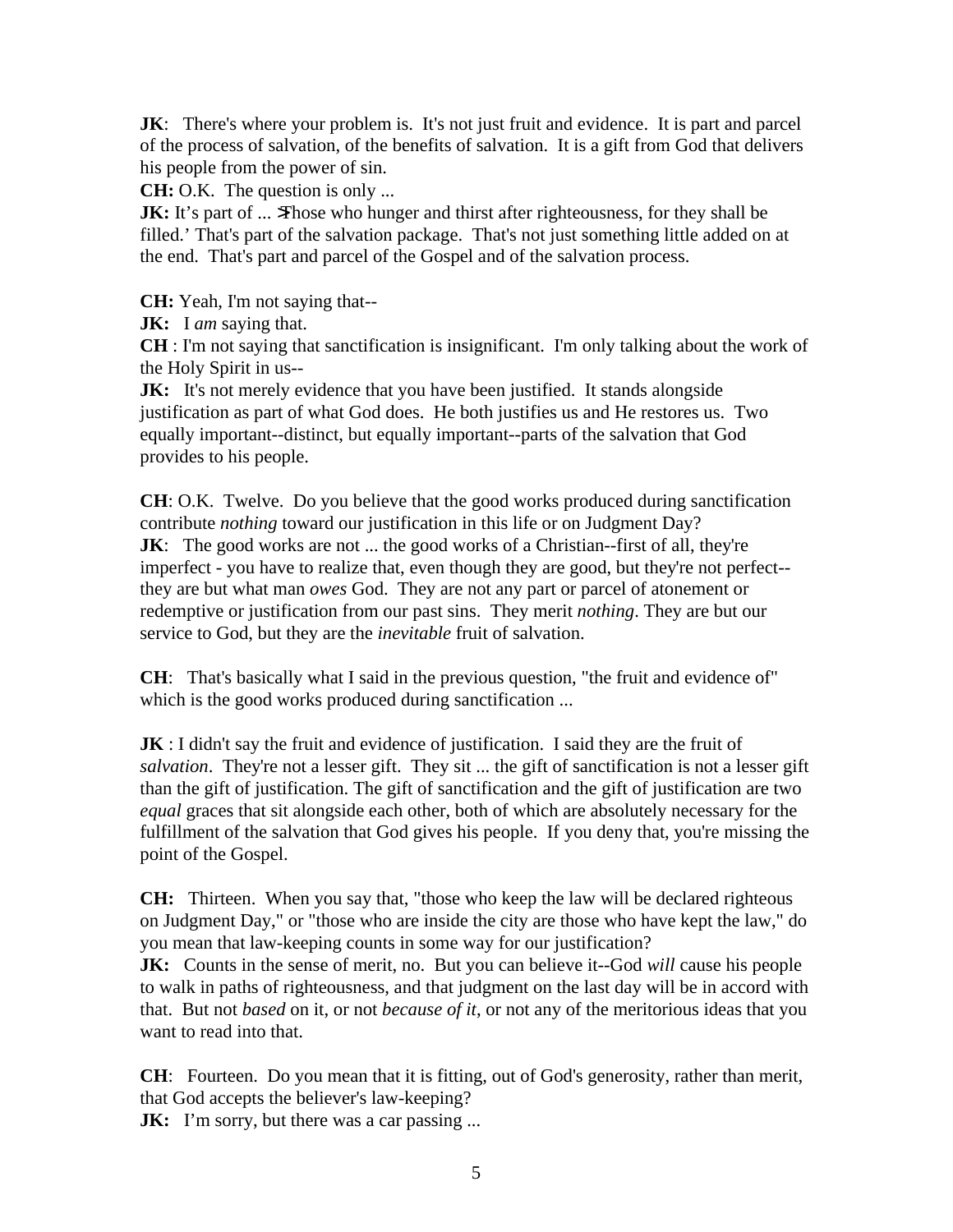**CH:** Do you mean that it is fitting, out of God's generosity, rather than merit - which you have denied - that God accepts the believer's law-keeping?

**JK:** I didn't say that God accepts the believer's law-keeping. I said the judgment is *in accord with*.

**CH:** Well, I'm trying to get to ...

**JK:** Accepts implies that there is some merit in them. Now, if you actually look at our Confessional statement, I think it says something to the effect Athat they're accepted in Christ.@ I believe if you look at it, it says something like that, but not because there is merit in the individual's performance of those works. Those works are less than perfect because we are not yet glorified. We still have the sinful ... we still walk about in our sinful flesh. We still have original sin. We are still subject to sin. The power of sin is not absolutely, totally, completely, ultimately broken yet. That happens at glorification.

**CH:** The point I'm trying to make is that as you previously had said our good works are imperfect, and we know that God accepts nothing but perfect works. God's law has a zero tolerance level, so all I'm asking is, if it isn't by merit that our works are accepted, or in accord with, is it out of His generosity that it is fitting that he do that? In other words, what does it mean "in accord with?"

**JK:** Let me read for you what the Confession says, ANotwithstanding...@ Now the >notwithstanding' refers to the previous paragraph, which says we cannot by our best works merit pardon of sin or eternal life at the hand of God by reason of the great disproportion that is between them and the glory to come, and the infinite distance that is between us and God, and so forth.

ANotwithstanding the persons of believers being accepted through Christ, their good works also are accepted *in him*, not as though they were in this life holy, unblameable, or unreproveable in God's sight, but that he, looking upon *them* in his son, is pleased to accept and reward that which is sincere, although accompanied with many weaknesses and imperfections.@

Now that's the position of the Reformed faith and our Standards, to which this church and its officers are committed.

**CH**: And the distinction there that there is reward ...that the justification is not ... our works have nothing to do  $\sin$  accord with' our justification. It doesn't say that there. It says *reward* in according with.

**JK:** I'm trying to think of your name ...Mr. Hayes. The word, "in accord with," doesn't appear in every sentence written into the Confession of Faith. It appears elsewhere in the Confession. It says that the Last Judgment will be in accord with what we have done in this life. That does not mean *because of*, it does not mean that that is determined meritoriously, or on the basis of. It means *consistent with*, because God *does* deliver his people from the power of sin. He does, according to his promise, *cause* them to walk in obedience to his law, not perfect, but notably so.

**CH** : Are you referring to Romans 2:13?

**JK:** I am referring to - I believe it's Ezekiel 36:26.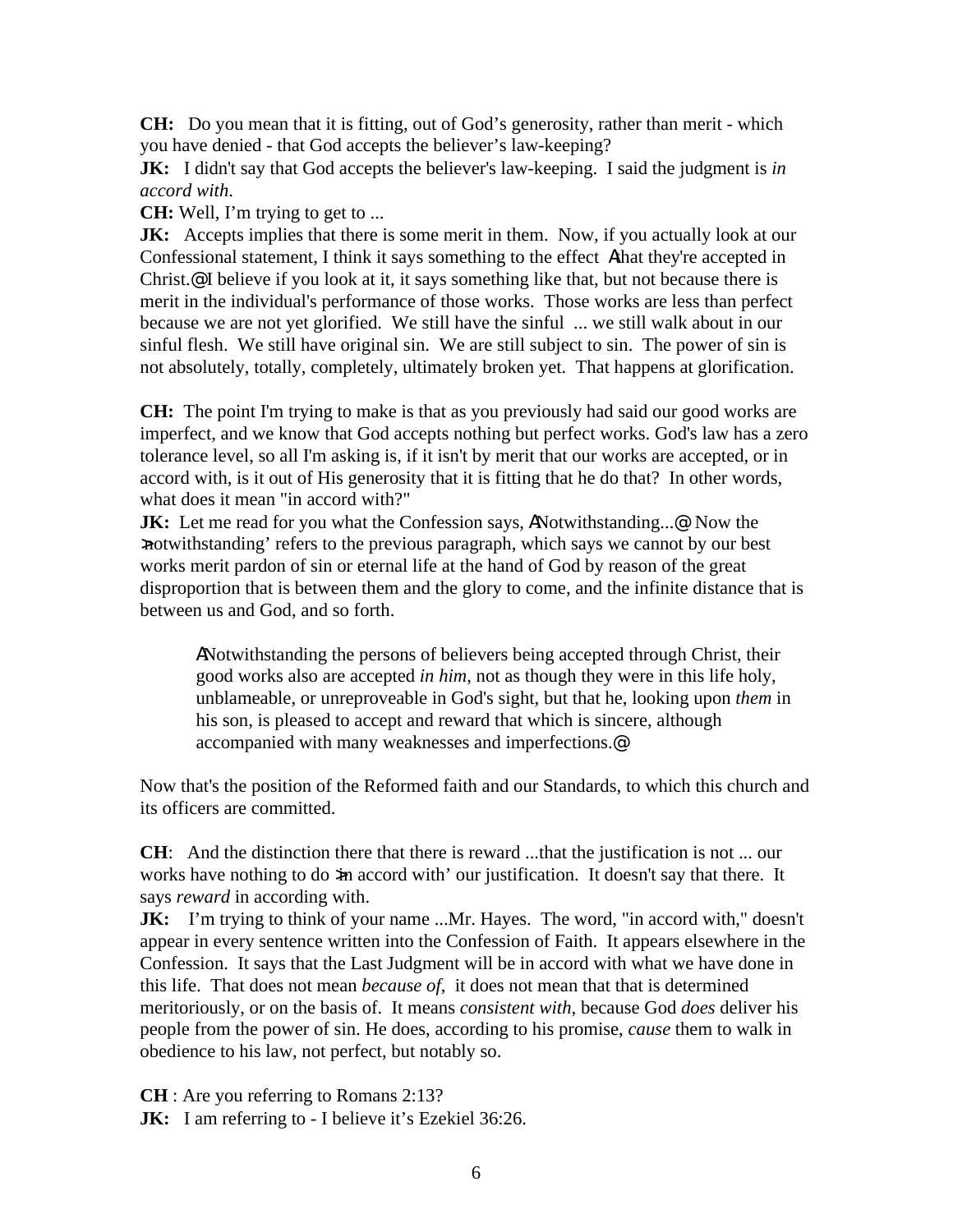**CH:** Fifteen. Do you believe that the righteousness of Christ imputed to the believer is the alone requirement of God's declaring him righteous on Judgment Day--yes or no? **JK:** Every aspect of our salvation is based wholly on the merit found in the righteous active and passive obedience of Christ. It is because of his obedience that He received the Holy Spirit which he then gave to the Church and to the individual people in that Church. That is the *only* merit found *anywhere* in God's salvation - the merit found in the active and passive obedience of Jesus Christ.

**CH:** Sixteen. Do you believe that the believer needs a righteousness of his own inhering within him, along with Christ's righteousness, for God to declare him righteous on Judgment Day?

**JK:** God gives to his people through the process of regeneration, sanctification and glorification, a real and personal righteousness of their own. That's part of salvation. If you don't want it, you don't have to take it, but I would hesitate to recommend that course to you. That's part of the free gift that God gives his people, is the promise that they will be delivered from this sinful soul that they now have, and they will be righteous when they stand before God, because He will have made them righteous. Don't you want to be that?

**CH**: I understand that perfectly, and I'm not denying that. All I'm saying is, do we need any other righteousness but the righteousness of Christ alone on Judgment Day to be declared righteous or just?

**JK:** I am not declaring what I need. I'm declaring what God *gives* us. CH: I'm not saying that.

JK: That's His purpose and His plan is to make us brothers of Christ by conforming us to the image of Christ. He promised it, and He will do it.

**CH**: Granted.

**JK:** And therefore, in *that* sense you can say it is necessary because God will not permit it otherwise. Moses couldn't see the face of God, and neither will you, if that doesn't happen to you.

**CH**: But that 's the fruit and result and evidence of justification, not the cause. **JK:** No, it is not the proof, evidence, and result of justification; it's the proof, evidence and result of *sanctification*. And it's not the cause of justification. It's part of the package. It goes together like a horse and a carriage, or love and marriage. Those two are *inseparable*. They are part of the total gift that God gives to his people. You cannot get salvation without them *both*.

**CH:** Seventeen. Last question. Do you believe that the law-keeping of the believer contributes to the believer's being declared righteous on Judgment Day, rather than being only evidence of the believer's union with Christ?

**JK:** You keep asking the same question in many different forms. As I said before, it does not contribute merit, does not serve as the basis of justification. It is part of the salvation *package*. It's not just evidence that you have been justified. Salvation does not equate with justification. Salvation equates with a total package of justification,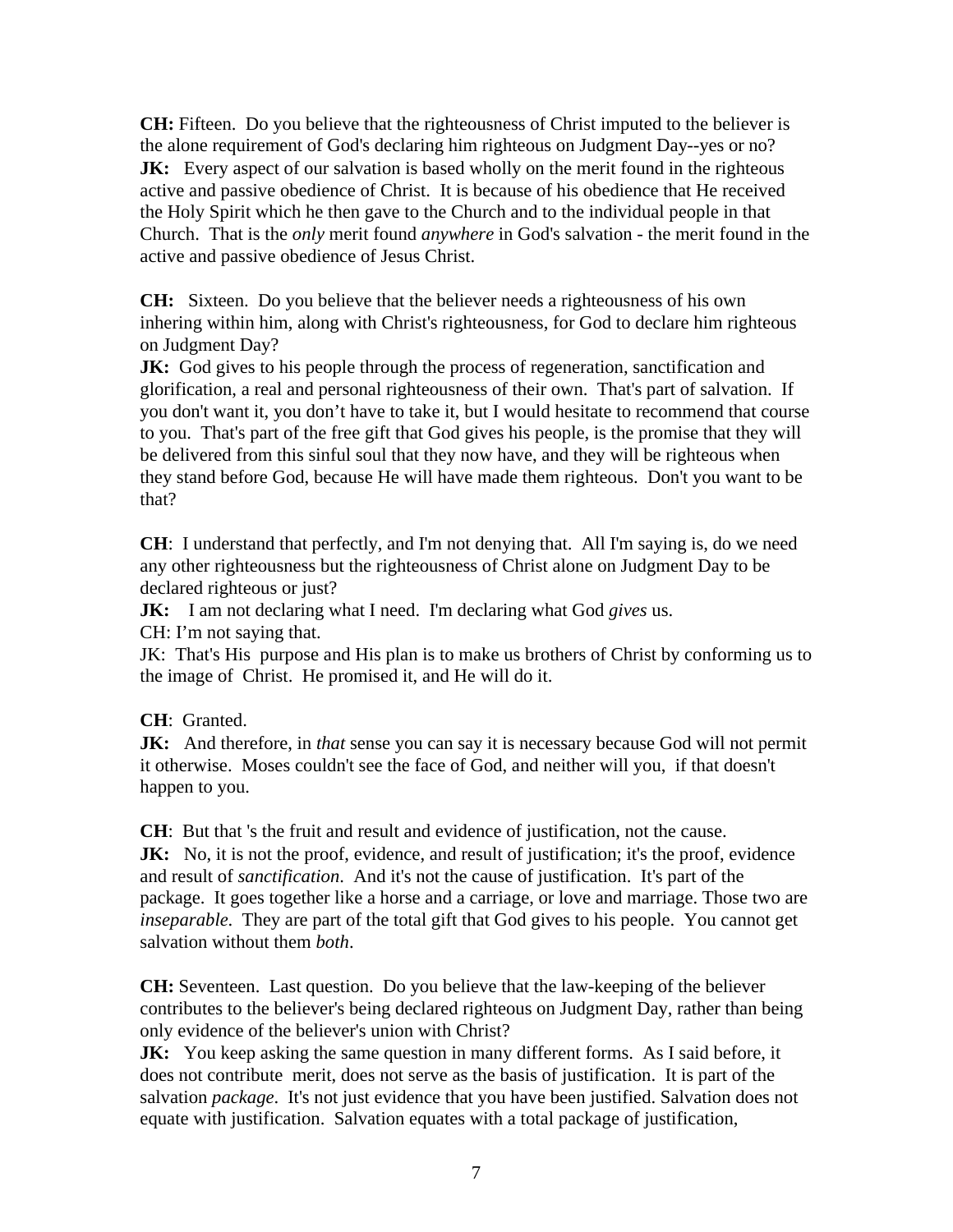restoration through sanctification, and adoption. If you don't want it, you don't have to take it, but that's the gift that God offers. He doesn't give just part of it. He gives it all. That's the Gospel.

**CH**: You're correct in that. It's not that I won't take it. It's when God gives it, it happens. It's not because I *take* it; it's because God *does* it. **JK:** Then don't deny it, and don't reject it either.

**CH:** Thank you, Elder Kinnaird. Thank you members of the court.

**Winward**: Thank you, Mr. Hayes. According to the procedure that we have agreed upon the judicatory is now given opportunity to ask Mr. Kinnaird any questions that they would like. Are there such?

**Doug Watson**: Give me just a moment to perfect it in my mind. Mr. Kinnaird, is it possible for someone who has been justified through the righteousness of Christ to stand on the Day of Judgment without good works that God will acknowledge?

**JK**: The general answer, of course, is it's not possible, because God has promised to give him those good works. Now you can always bring up the isolated case of the guy who was hit by a bolt of lightning immediately after he came to faith in Christ, and I'll have to tell you I don't have an answer for that one.

**Watson** : But how many angels are on the head of a pin?

J**K** : I have a better answer for that than for the former.

**Watson** : O.K. (Laughs) A moment ago were you just speaking loosely when you used the phrase - and I'm not sure exactly how you said it - but something to the effect of, you can take it or not type of thing, that you were saying? There's a whole package?

**JK:** I'm warning ... I was attempting to warn people to not believe that they can reject part of the salvation package theoretically.

**Watson** : The way it came across was as if we *could*.

**JK:** I may have in the heat of combat not phrased that as well as I should have. But obviously one can't pick and choose from a benefit package provided by God. It's one package and it includes those three principle benefits: justification, sanctification, and adoption.

**Watson**: O.K. That's what ... **JK:** They're inseparable.

**Winward:** Others? ..... Yes.

**Gary Bryant** : In the brief that you submitted, on page two, where you're quoting ...or copying in bold print the first specification, that's the, I guess, the fourth paragraph ... really the first full paragraph. In that - I'm just asking - when you're speaking about being a brother to Christ and enjoying in the Kingdom of Heaven in the presence of God the Father ... you say that ... the sentence that you say - starting about middle way -

"neither the imputation of the righteousness of Christ, which all Christians receive at justification, nor the infusion of righteousness@ -skipping down-. Acan suffice for that purpose. Christ does not have an imputed righteousness. His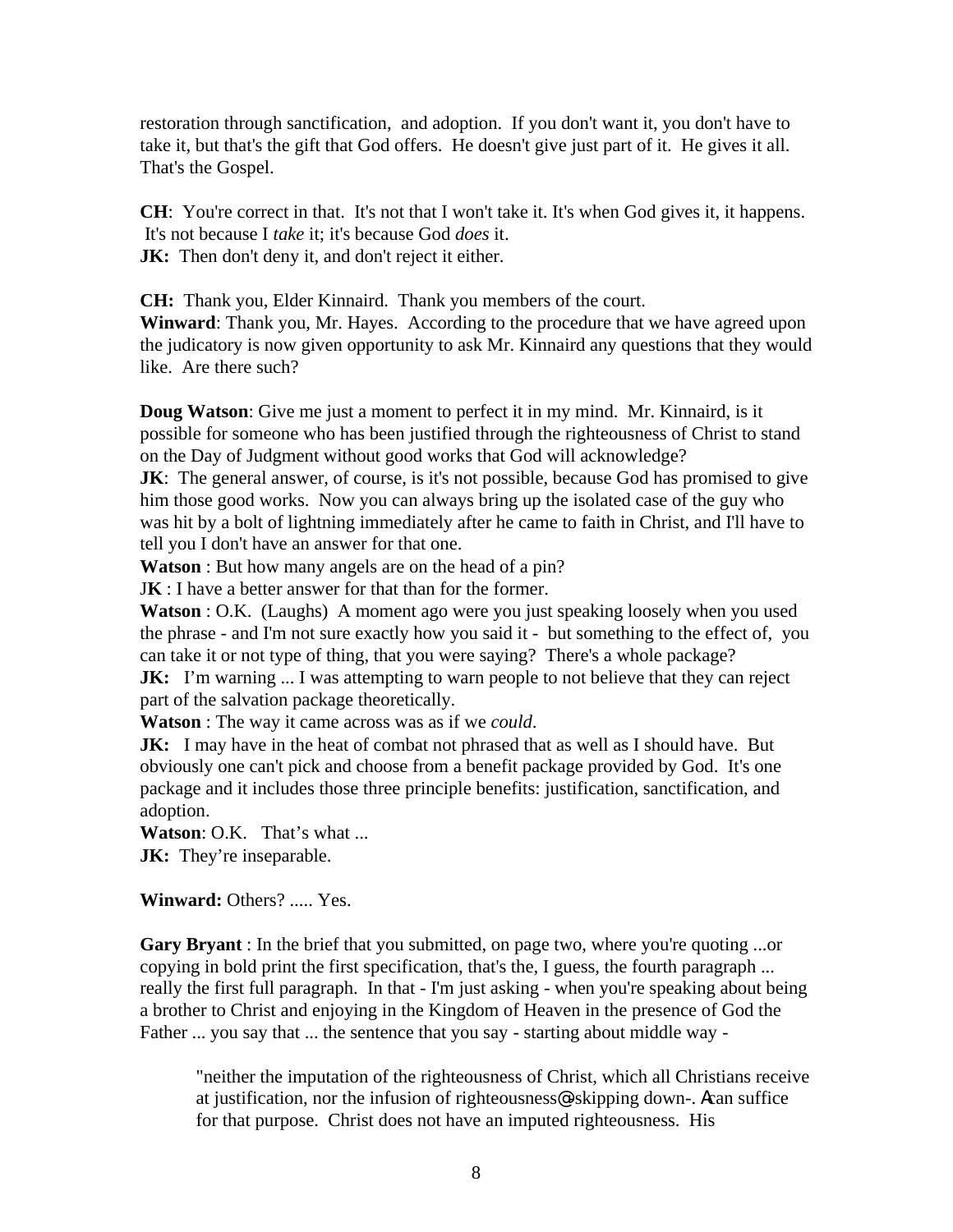righteousness is real and personal. If we are to be conformed to his image, we too must have a real and personal righteousness."

Two questions I have. When you make the statement that Christ does not have an imputed righteousness, what are you attempting to prove *there?* Or are you asking that the real and personal righteousness that we possess in the presence of God is to be *ours alone* as Christ's righteousness is *His alone* - since that seems to be what you're saying there? Are you saying - and I'll repeat - that the real and personal righteousness that we possess in the presence of God is *ours alone*? Just as Christ's righteousness is *His alone*? **JK:** The answer is partly yes, and partly no. Christ has an attribute of infinite righteousness.

**Bryant** : Could you say that again? Christ has an attribute of what? **JK:** One of the attributes that God has - and Christ is God - is that of an absolute, infinite righteousness, unquantifiable. It's without limits.

For example, the Roman Catholics teach that in their concept of justification - which is the wrong word. It's not justification. But they teach that in justification a man becomes sanctified by infusion of a quantifiable portion of the righteousness of Jesus Christ. In other words, it's as if Christ had 5,000 barrels of righteousness out here and they can take a half a barrel of that and put it in this individual Christian, and his black sin becomes gray sin, and if he cooperates a little further, then they'll take another quantifiable amount and the dark gray becomes light gray and so forth and so on. O.K.?

We are not saying that. But ... we are not saying that God takes away from the attribute of Jesus and gives it to the Christian. Now, the righteousness that becomes the real and personal *possession* of the Christian is a work of God. Now, what was the word you used? It wasn't real and personal. It was something else.

**Bryant** : Are you stating that the real and personal righteousness that *we possess in the presence of God* is ours *alone*?

**JK:** It's ours personally. I'm not sure what you mean by *ours alone*.

**Bryant** : Well, you seem to state that Christ doesn't have an imputed righteousness. It seems to say that therefore, just as His righteousness is undivided - it's *His* righteousness since you're pointing to Christ **B** He does not have an imputed righteousness. We must have that kind of a righteousness, too.

**JK**: Oh, that's correct.

**Bryant** : Which is not imputed?

**JK:** No. Our Confession talks about it coming by way of *infused grace*. So, you see it comes from God, but it's not a divided portion of a quantifiable righteousness that Christ has. Rather it is a work of God creating righteousness in us.

**Bryant** : So, you're saying it's God's *work* alone? **JK**: It is God's work *alone*.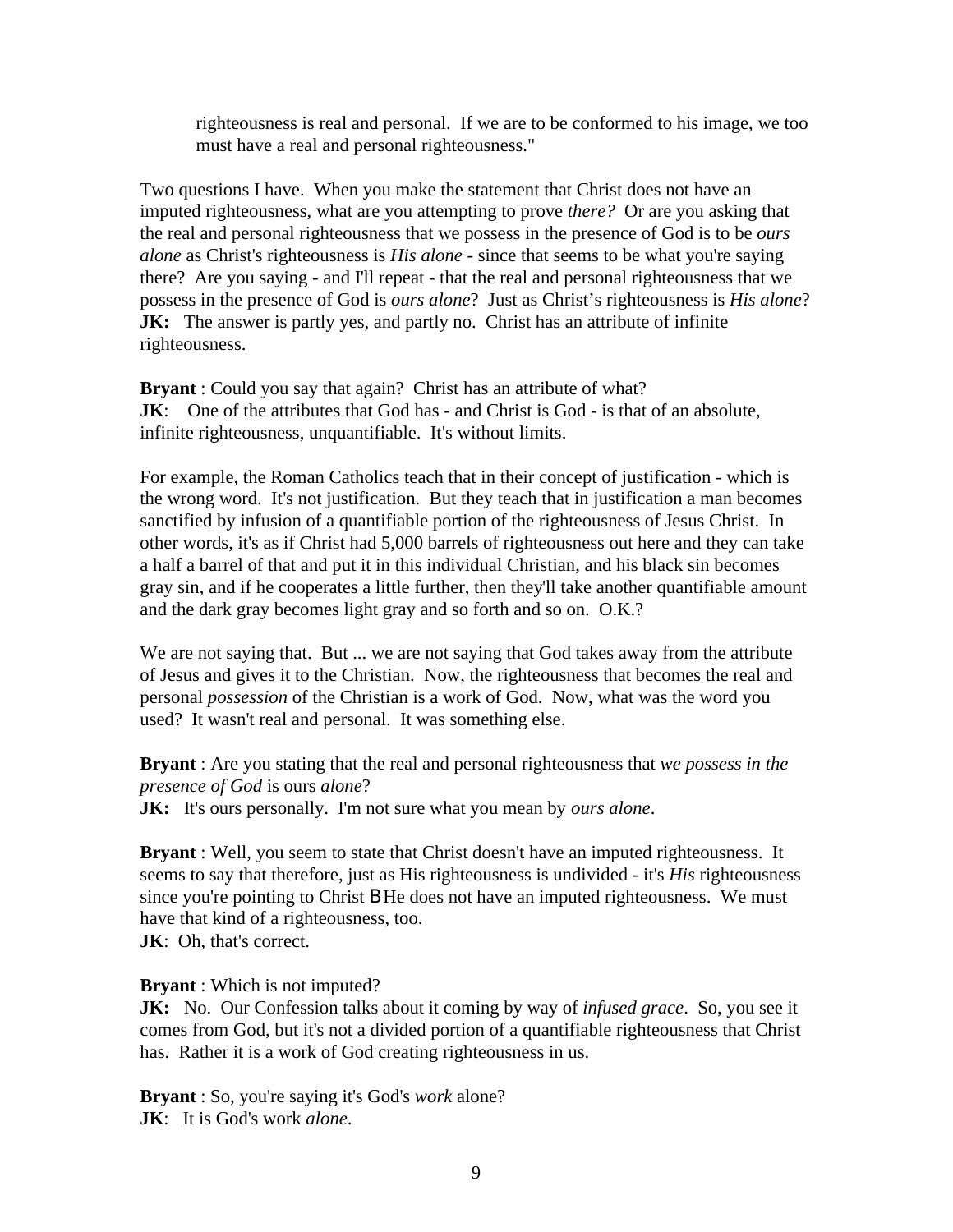**Bryant**: In us and His gift to us.

**JK**: It's His gift to us. We now possess it in a real and personal sense.

**Bryant** : O.K. Let me ask one other question. **JK:** Is that a satisfactory answer?

**Bryant**: Yes, that's a satisfactory answer. You stated that ...I'm in the same place here when you finished, "not the infusion of the righteousness of Christ ... can suffice for that *purpose*." Down in the next large paragraph where you're explaining this. You're speaking ... you quote that phrase, the imput ... about almost middle way,

"the imputation of the righteousness of Christ which all Christians receive at justification, cannot suffice for that purpose."

And then *purpose here* clearly refers to God's intent that his people should have full communion face to face with God in the eternal hereafter. I'm asking: is the way that that sentence was constructed, could the use of *purpose* there ... or is this a right understanding of the use of purpose there or a totally wrong understanding of the use of *purpose* there, ...could that use of purpose refer to the righteousness *required* for face to face fellowship with God, communion with God? Which, of course, you're saying that the word *purpose* refers *to the fellowship*, the face to face; and I'm saying, could the way you used the word be referring to *the righteousness required* for that, or is there no difference?

**JK:** Romans 8 speaks to this question. Verse 28, "We know that in all things God works for the good of those who love him, who have been called according to his purpose." In other words, God has a *purpose* that He is trying to accomplish. "For those God foreknew, he also predestined to be conformed to the likeness of his son, that he might be the firstborn among many brothers." So, in a certain sense, the word purpose can both refer to the end result which is ...

## **Bryant**: A process...

**JK**: It ...and you notice the end result here goes beyond just being conformed to the likeness of His Son - it goes to the place where we are ... He is the firstborn among many brothers, so that we now enjoy the communion with Christ. We also enjoy the communion with God the Father. You see, that's the end result of the purpose, but the conformance is part of the purpose, and as is everything else in our salvation. It's all driving toward that one *goal*.

**Bryant**: Thank you.

## **Winward:** Are there others?

**Joel Kershner** : I have a two-part question for you, Mr. Kinnaird. I've noted at times that you have, by your emphasis in your teaching, tried to maybe contradict some Dispensational views--maybe some others go in that category--by your emphasis. So, maybe, in a nutshell, can tell me how you feel that your view, your emphasis in your theology that you've taught in classes and such at Bethany Church, has contributed to advancing theology ... understanding of the theology for the people here and maybe elsewhere?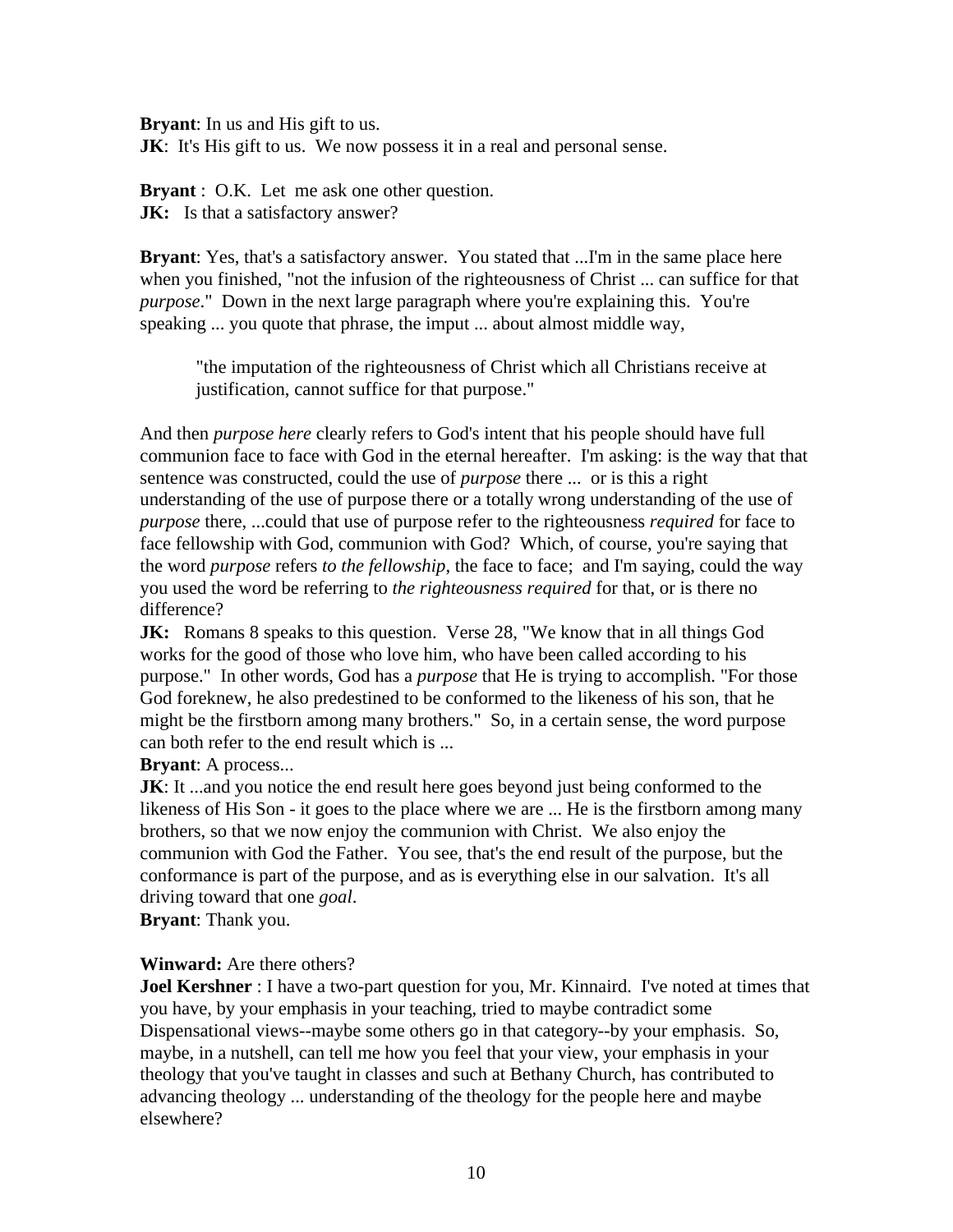**JK:** I have not broken any new ground. The theology I teach is the theology of the Westminster Confession and Catechisms and of the Scripture. I've not done anything to *advance* the church's understanding of theology.

**Kershner** : So, you would not even say that you've emphasized things differently than perhaps others have in the past?

**JK:** Oh, I may emphasize something differently than maybe some other individual has. But I have not emphasized anything different than what the Church as a whole, through it's Confession, has emphasized.

**Kershner** : Let's go back, for instance, to this ... concerning Dispensationalism. It seems like that's one thing that you--and sort of mine as well, to think about some errors in Dispensational thinking - is that perhaps an area that you thought  $\lambda$  need to emphasize' to contradict theology in our day that we live in?

**JK:** I'm sorry. I somehow missed the question there.

**Kershner** : Well, is ... I've heard you mention concerning Old Testament, misunderstanding of the Old Testament, and I think the word Dispensationalism was used in that context. That you feel some sense of burden to maybe contradict some presentday theology by your emphasis in your teaching that you've done through your preaching and internet ... Sunday school classes. Is that correct? Or ... I'm trying to see what your burden has been.

**JK:** Well, I try to do two things in my teaching. First of all, I try to teach the whole counsel of God. And I think maybe in my response to Mr. Hayes' question, you may have picked up on that. There is in the modern American church scene, I mean, you mentioned Dispensationalism which is obviously a major part of that scene, as is Arminianism, as is easy-believe-ism. You know ...

**Kershner:** Some of these types of things?

**JK:** Yeah, these things exist in this world and I'd like to tell you they don't exist in the OPC. That the OPC is pure of all error - both corporately and individually - but that may not be true. But ... I think on the internet exchange that has been brought forward as evidence in this particular trial, I was trying to show from our Confession that the Calvinistic Reformed understanding of the salvation package is a complete package; as opposed to another view which is sometimes labeled Lutheran, sometimes labeled easybelieve-ism, sometimes - I mean, variants of it get different labels and labels are always dangerous - but I was just trying to show what our Confession teaches.

**Kershner** : And so, part of your emphasis, like bring up Romans 2 passage, Matthew 25, Revelation 21, Ezekiel 36 -those kind of passages - you feel were not emphasized enough and therefore you wanted to emphasize those to contradict some of those teachings?

**JK:** To the extent that I emphasize them, yes. You have not, I don't believe, had access to the entire course literature of Bethany Bible Institute that I taught on AThe Gift of the Holy Spirit to the Christian.@

**Kershner** : No, sir.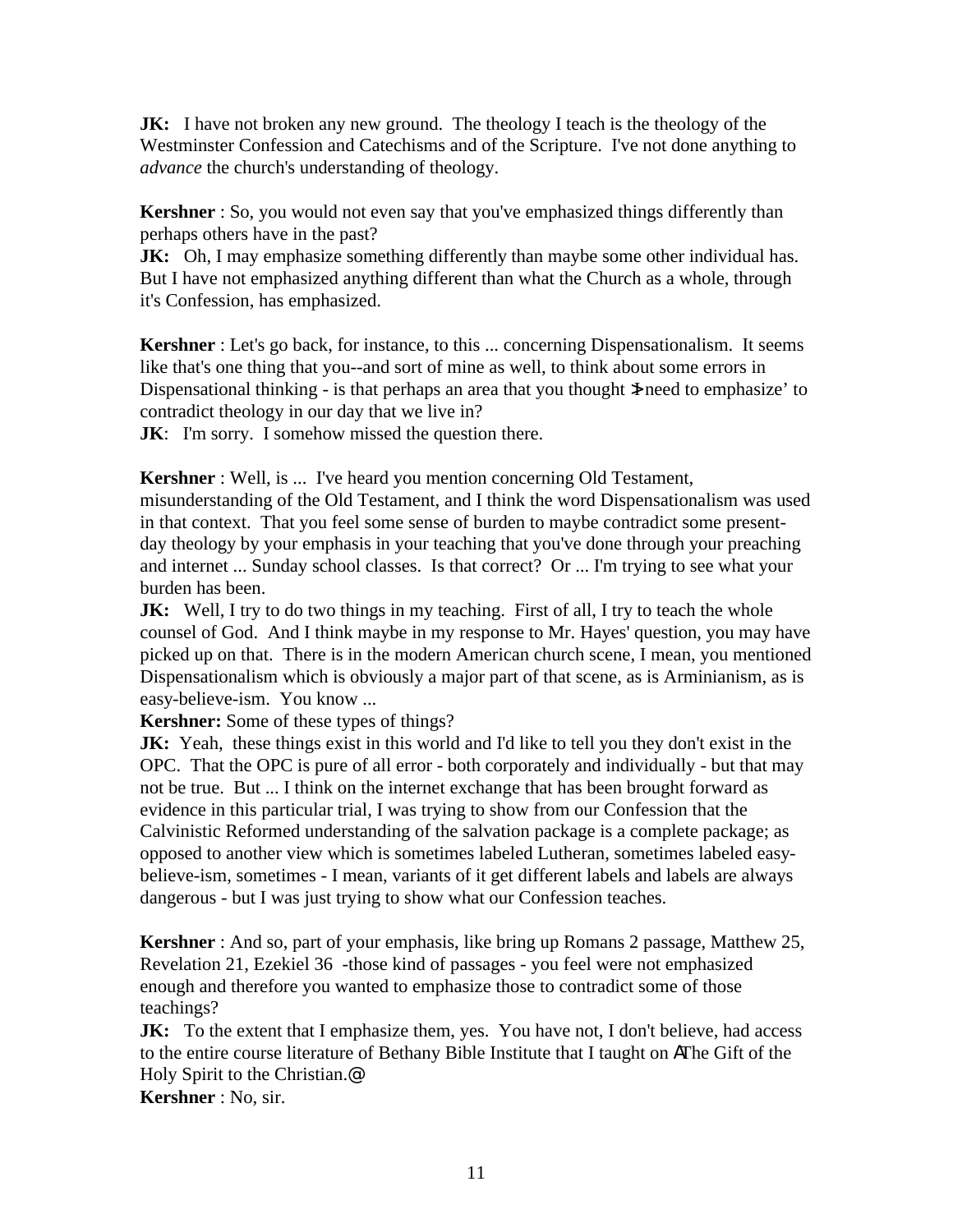**JK:** O. K. And if you had access to that, you'd find there isn't an emphasis on this as opposed to that. What there is is a fully developed, fully balanced presentation of ... now there's an emphasis in that course on the application of redemption as over against the accomplishment of salvation because that was the name of the course, "The Holy Spirit in the Life of the Christian." That's the application side of it. But when you look at that course, the entire ... every aspect of that application of salvation is given uniform and balanced treatment.

Now, I think you'll find that that's true in my Bible teaching, Sunday school teaching also. Which again, you've not had opportunity to be exposed to because what I do there is I take a book of the Bible and I go through it verse by verse. And this gives me the same balance that Scripture has. Now, if you look at my sermons, you probably won't find that, because I preach very seldom. And elders don't have ... You know, I could hardly do a series of sermons on the book of Romans in order to give you a full-balanced treatment on the book of Romans because I'd have to be in the pulpit for about a year and, you know, I think .... I don't know how many sermons I've preached in my life, but I'm sure you've preached far more in one year that I have in 35 years as an elder. That particular venue doesn't really permit a full-balanced treatment of anything because there's just not enough opportunity there.

**Kershner** : My reason for asking those is, on one side to say, that you've probably, like I have had, emphases at times in our ministry, dealing with the times. Dealing with, perhaps, churches teaching down the road, or whatever it might be. And that in itself I don't have a problem with. I wanted to kind of see from you what your--it does sound like some of the easy-believe-ism, and so-forth, you want to contradict. Is that a fair estimate of your?

**JK:** Well, in something like the ... I can't say that I never say anything against somebody else's position. Because sometimes the way to help people understand what you're saying is to contrast it with what somebody else has said. But my emphasis is not on telling everybody else they're wrong.

**Kershner**: I understand ...

**JK:** My emphasis is on putting forth the whole counsel of God.

**Kershner** : But there is some kind of a context to this, of course. There's some things you want to emphasize, just like I try to do from the pulpit. There's a lot of Pentecostals, so sometimes I'll say things particularly geared for the Pentecostals up our way.

But that leads to the second question or the second half of the question. I think you have sought, as any elder would, to try to emphasize some things that you feel would contribute to the life of the church you minister at. Can you in any way perhaps see that perhaps your teaching has *hindered* understanding of theology today? That perhaps people have, in one instance, for example, perceived you as perhaps denigrating the sufficiency of Christ for justification? Could you see that or perceive that?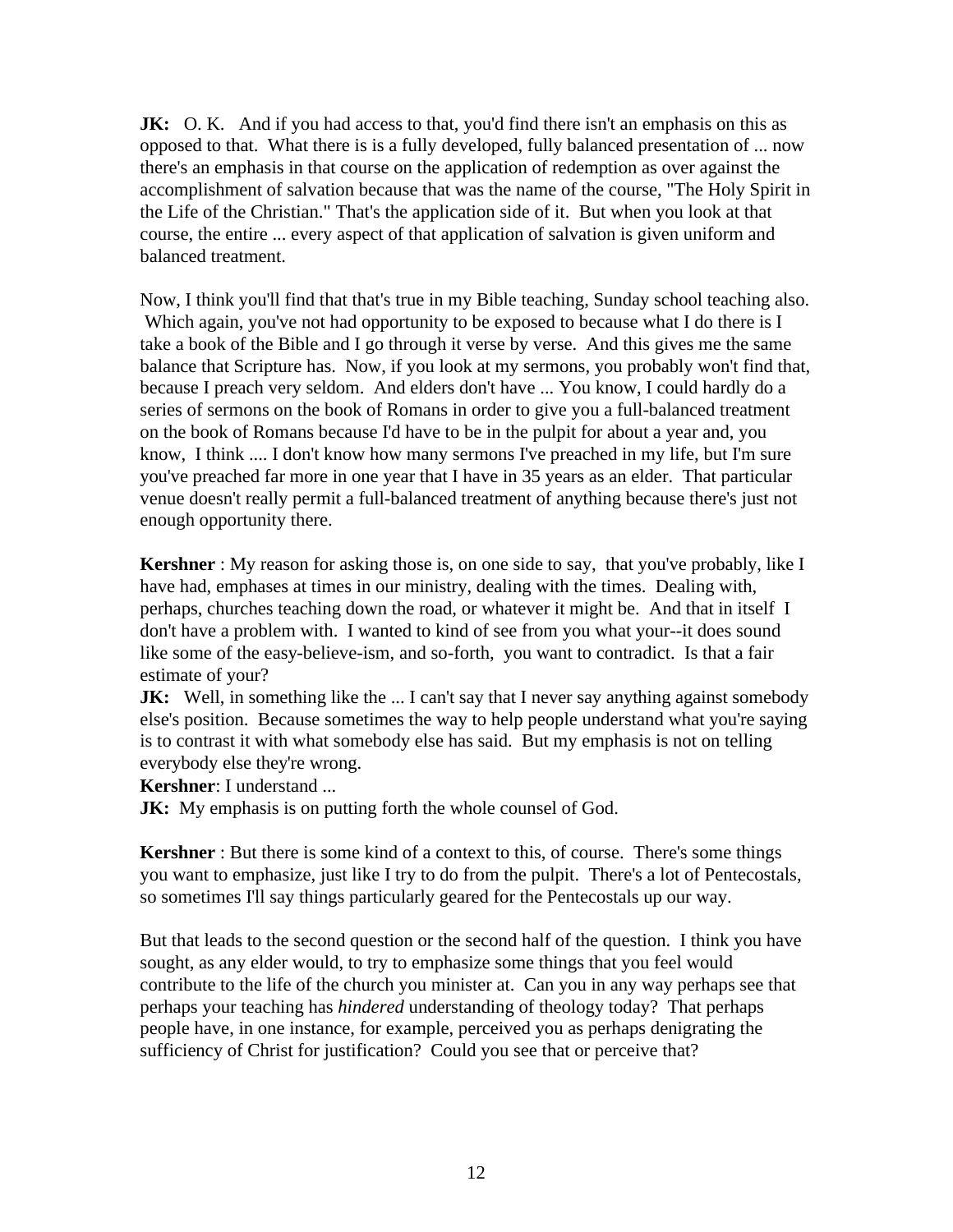**JK:** Well, I obviously see myself *accused* of denigrating that. That, of course, is ... kind of lying behind the paper that presented this morning, for example, that we have not yet had a chance to address...

**Kershner** : But from the beginning, the charges deal with that.

**JK:** But, people who come from different viewpoints have a great deal of difficulty seeing what the other party is saying. I mean, you see this all the time. **Kershner**: Sure.

**JK:** You say something and you think you said it perfectly clearly, and they think you've said something different. You know ... if you ask me to evaluate the quality of my work in terms of the success with which I communicate the ideas I'm trying to communicate ... well, I would sooner not be the one to evaluate that. I would rather others evaluated it and shared their evaluation with me. Here I do the best I can, but I'm sure it's far from

adequate.

**Kershner:** O.K. No further questions.

**Winward** : Any others?

**TT:** Mr. Moderator?

**Winward:** Mr. Tyson.

**TT:** Could I ask for a five minute recess?

**Winward**: I had a question. Could we ... if my questions are the last then we could take a break.. Mr. Kinnaird, I want to say thank you first of all for your willingness to participate in this kind of open discussion. And I want to let you know that I really hate the awkwardness that this creates between people - myself and you and others. Having said that, you did make a statement that justification and sanctification are inseparable. Of course, our Confession teaches that. But would you delineate how they are *distinct*?

**JK** : Justification addresses our guilt. And it is grounded on the meritorious work of Jesus Christ, which is imputed to the individual by God. Now He does that through the instrument of faith.

Sanctification addresses the restorative work on our nature so that instead of being sinful people, we eventually, through the process of regeneration, sanctification and glorification, become righteous people.

But we become more than just righteous in the sense that Adam was righteous. We become incorruptibly righteous. Which Adam, as you know, was corruptible, and did fall. We'll never fall. Now, that righteousness - as I was speaking earlier here - is a work of God which with the Holy Spirit He infuses a grace into us that changes our nature. We arrive at a nature at which we are only capable of willing good. The so-called fourth state of man that our Confession doesn't use this term first, second, third, fourth state, but it sets forth four states, one after the other, in the chapter on Free Will. And that last state of the eternal state of the redeemed, they can only will good. And it follows they can only do good, if all they can will is good because we do what we will to do.

The two are inseparable because they are part of the one salvation that God provides to his people. And yet they are distinctly different because one speaks to the removal of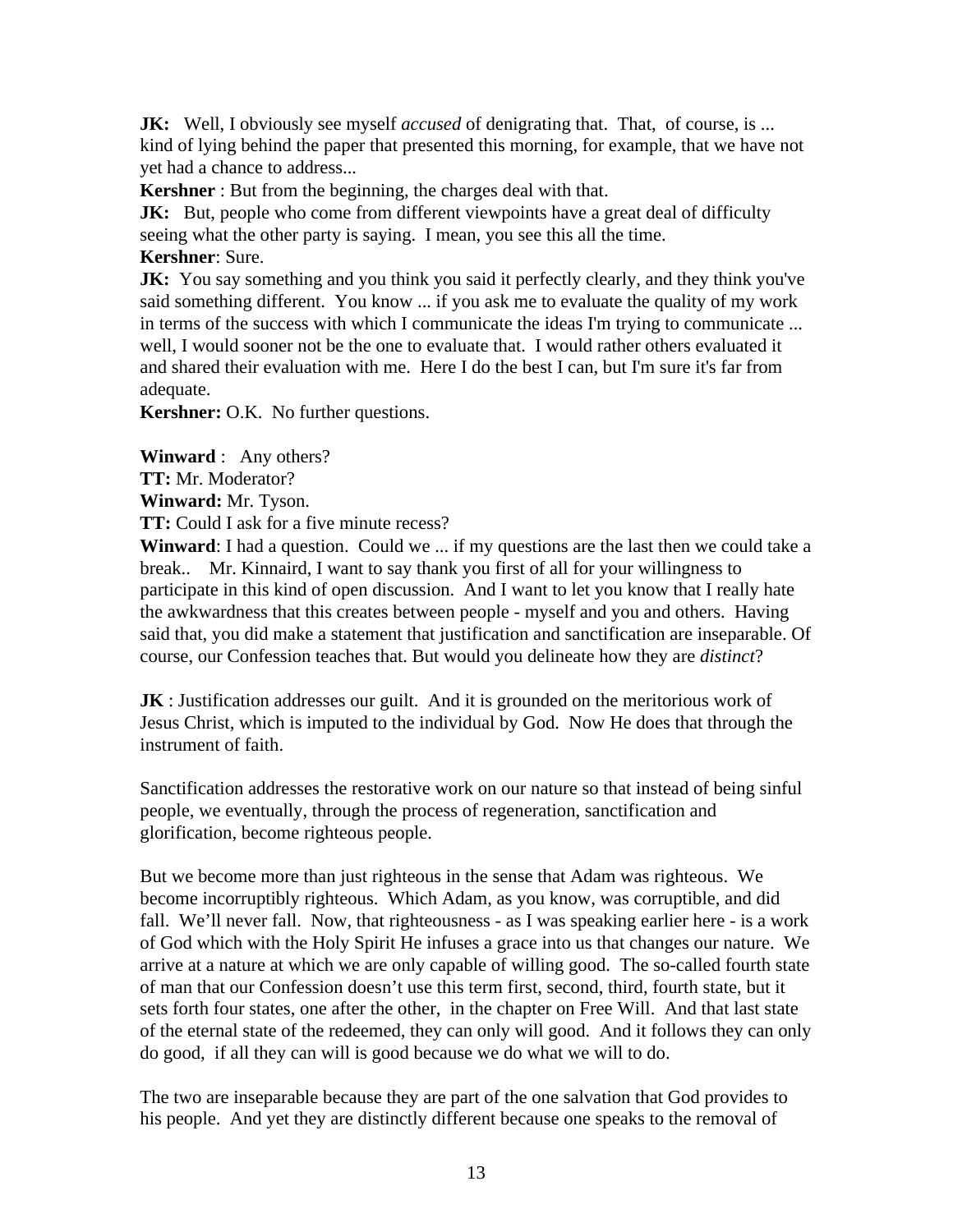guilt. And the other speaks to the removal of our ... or restoration of our - I have a little trouble with the word Arestoration@ because it isn't a perfect restoration to the situation of Adam. It's a *better* situation than Adam had. But maybe it's a new creation.

**Winward** : Thank you. A follow up question. And it seems to me that a lot of the discussion has to do with these distinctions and some confusions between justification and sanctification. Would you say that there is a conditional, but not meritorious aspect of sanctification, when it comes to the declaration of righteousness at the Last Day?

**JK**: It is necessary. Or I could say it is a necessary condition that we have the restorative gift that we received through redemption, sanctification, glorification. We will not see God face to face **B** not ... it has nothing to do with the merit on our part - it has to do with the holiness of God. Just as God would not permit Moses to see his face. Just as God would not permit the Israelites to even approach the base of the mountain. God is holy. And He will not allow sinners into His presence - in that immediateB you know. We can enter into his presence in worship service, but there's a distance there that we're not talking about in the eternal hereafter. Then it's face to face. We'll sit at his feet. But yes, it's a necessary condition that we be sanctified in order for that to happen because of the nature of God. He wants us ... His purpose is that we be conformed to the image of Christ and that includes in righteousness and holiness. It doesn't mean that we'll have an *infinite* attribute as Christ has, but it means we will have that attribute.

**Winward**: Thank you. A couple other questions regarding the distinction that you made between justification and salvation. I think you referred to salvation as Athe whole package.@ And let me just ask ...It's basically the same question, but a few words are changed. Is Christ's work *alone* necessary for the justification of those who believe? **JK:** The obvious answer is yes, but I'm not sure what the nuances are here. Is ...

**Winward** : No, that's fine. I would expect that anyone would agree with that. **JK**: O.K.

**Winward:** It's not a trick question. The word I want to insert now that's different is ...: Is Christ's work alone *sufficient* for the justification of those who believe? **JK:** Yes.

**Winward**: O.K. Now let me change it again a little bit .... Is Christ's work alone *necessary* for the salvation of those who believe?

**JK**: Yes.

**Winward** : And then, finally, is Christ's work alone *sufficient* for the justification ....for salvation of those who believe?

**JK:** Yes. Now leave me expand on that. Absolutely so. As I understand it **B** 

[End of tape one, side 2 - recording ends in mid-sentence] [Start of tape two, side 1 - recording begins in mid-sentence]

... ground, if you will, for God adopting us as his children. Obviously, that's true for justification. Where we're struggling with is, is that true for sanctification? And the answer is yes. Because sanctification is a work of the Holy Spirit. Christ had to remain in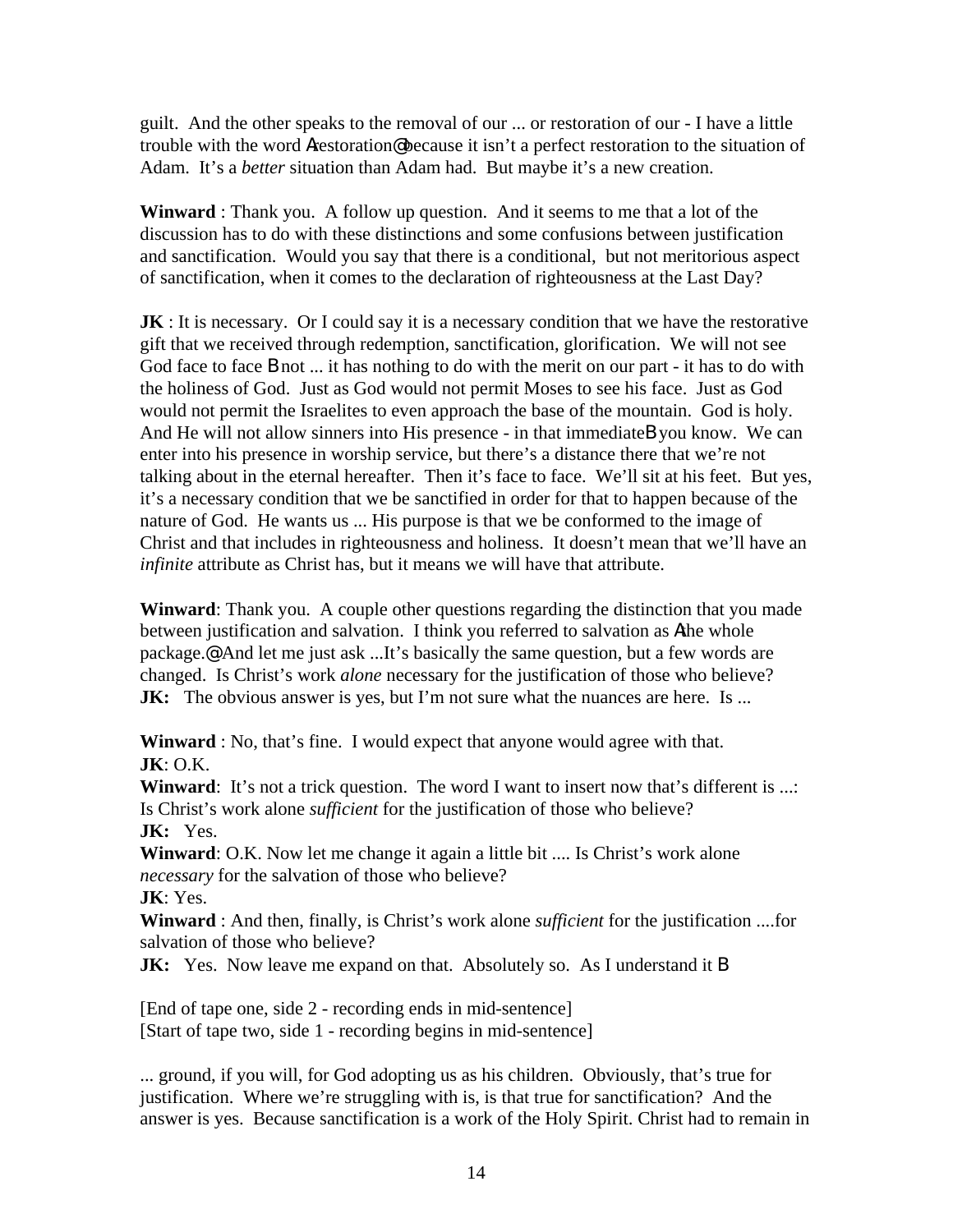Jerusalem ... I'm sorry. My tongue is getting tied. The disciples had to remain at Jerusalem and await the Day of Pentecost because Christ had to ascend to his Father and receive ...for the Church, the Holy Spirit. He received that as a reward for *His* perfect active and passive obedience and He then gave that gift to the Church and that gift then sanctifies God's people. So, the active and passive obedience of Christ is the *only ground justifying* our sanctification. Everything rests on the active and passive obedience of Jesus Christ. There is no other ... that's everything.

**Winward** : O.K. I appreciate that, but it does leave me a little bit confused. If it is true that Christ's work alone is sufficient for the total salvation of the believer, then how is it that I need a real and *personal* righteousness which Christ's work is *insufficient* to provide so that I may stand on the last day ...

**JK:** No, I didn't say His work is insufficient to provide that. I didn't say that. It does provide it but it provides it ....

**Winward** : I think that's the way the quote was made, that Christ's work is not sufficient to provide that real and personal ...

**JK:** Meritoriously, it's sufficient. The work of Jesus Christ **B** the active and passive obedience - is sufficient. The *imputation* of that active and passive obedience to you and I does not accomplish our real and personal sanctification. That is accomplished by the what our Confession refers to, or is our ... I guess it's in our Larger Catechism B that's accomplished through an infusion of grace: the combined effects of regeneration, sanctification, glorification. Now sometimes in the shorthand language of Scripture, those will be compressed into one ... and in this particular Romans passage I refer to, it's all compressed into the word Aglorification.@ But other places it's all compressed into the word Asanctification.@ But there's really three distinct times. One is a precise instant of time when we're regenerated. One is a precise instant of thine when we're glorified. The other is a process extending over time. That is sanctification. That is what changes our nature.

I think if you read my sentence carefully, I'm not saying that the righteousness of Christ is not sufficient. What I am saying is that the *imputation* of that righteousness is not sufficient. The salvation includes not just imputation as the basis for .... I'm sorry. Does not just include imputation of the righteousness as the basis for, the ground for the justifying verdict by God ... but the grace of sanctification, which is also based on the righteous active and passive obedience, actually imparts B our Standard uses the word infuses B grace to make us righteous in our basic nature. Nobody is saying that the active and passive obedience of Christ is not sufficient for anything. It's sufficient for *everything.* I'm saying there's a distinction between imputation and infusion of grace to make us righteous. And you see that in the Catechism question where it distinguishes. I think I remember the number of that question. Here it is. **Winward**: Number 77.

**JK:** Number 77, yeah..

AWherein do justification and sanctification differ?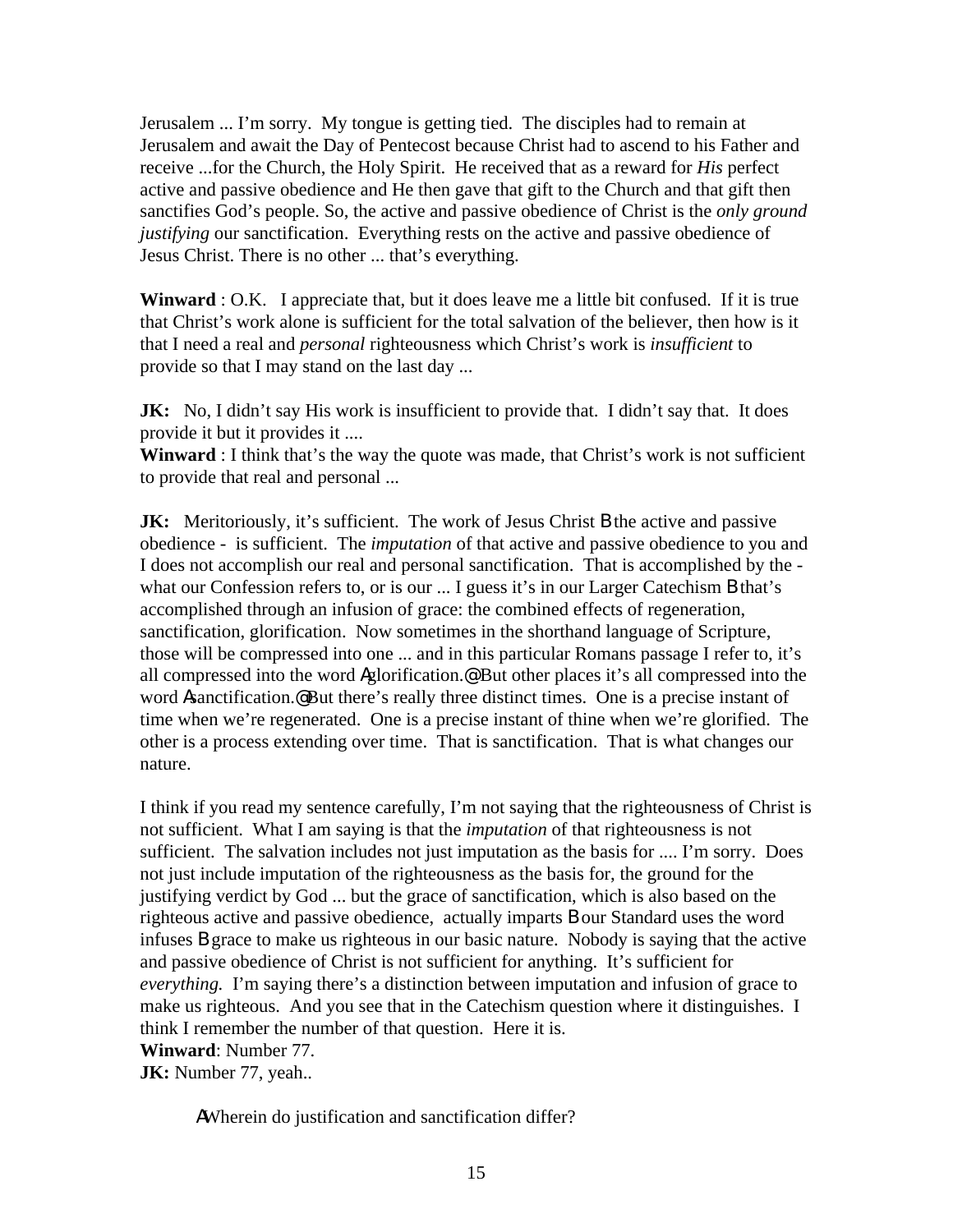Although sanctification be inseparably joined with justification, yet they differ, in that God in justification imputeth the righteousness of Christ; in sanctification his Spirit infuses grace, and enableth to ...@

I have trouble with this old English.

A... enableth to the exercise thereof; in the former@

That is, in sanctification.

Asin is pardoned;@

[Someone in the background points out he misspoke] I'm sorry. Thank you.

A in the former. @

That is sanctification.

Asin is pardoned;@

**Winward:** It's justification. **JK**: My tongue is having trouble. I'm glad you all understand what I meant to say.

AIn the former ...@

I know what the problem is. No, the question put justification first, but the answer puts sanctification first and I was looking up there to make sure I had it right and I looked in the wrong place and got it wrong.

AIn the former ...@

That which comes first, justification.

Asin is pardoned; in the other

That is sanctification.

Ait is subdued: the one doth equally free all believers from the revenging wrath of God...@

That's justification.

Aand that perfectly in this life, that they never fall into condemnation; the other@

That is, sanctification.